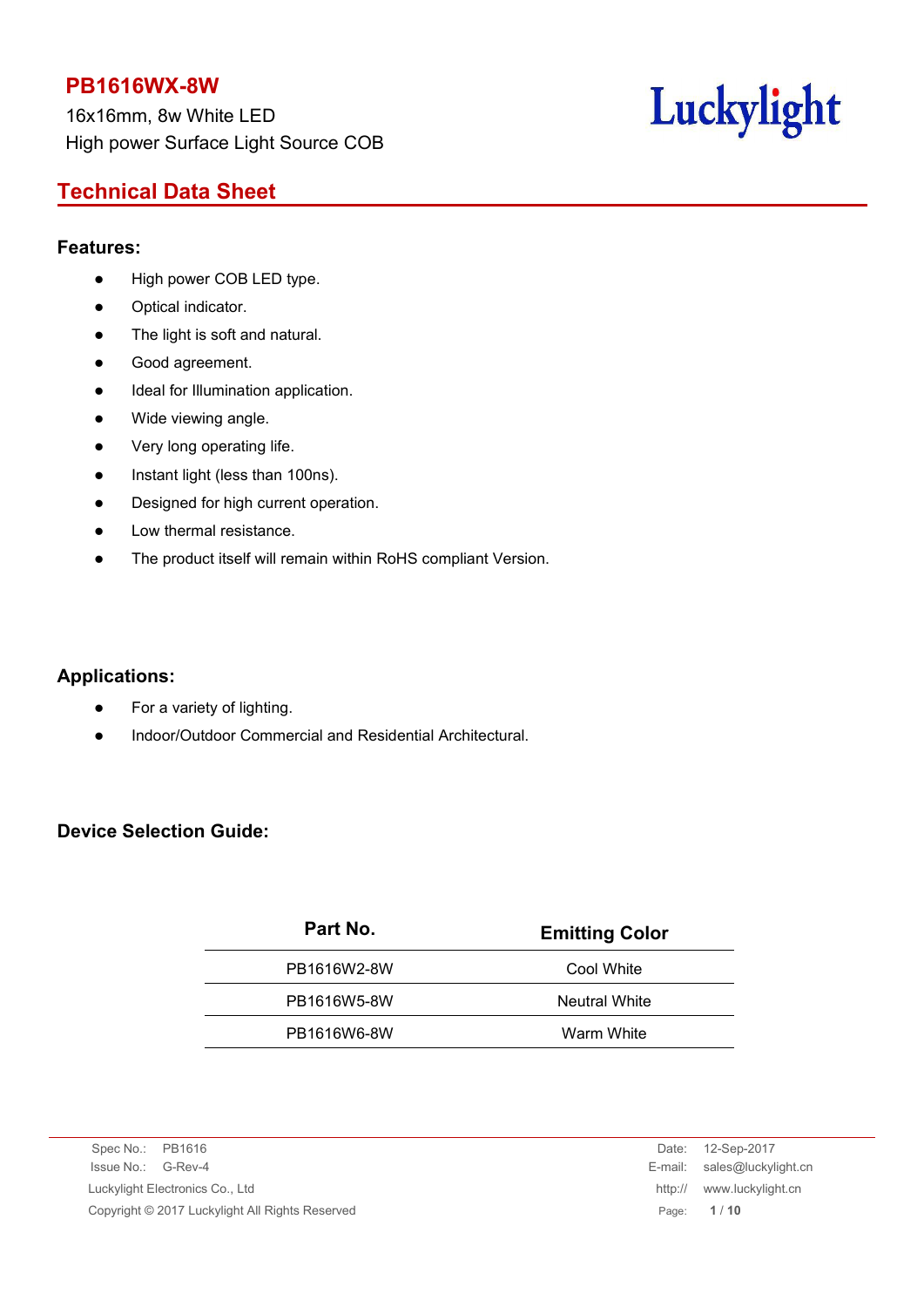16x16mm, 8w White LED High power Surface Light Source COB



# **Technical Data Sheet**

### **Package Dimension:**





Notes:

- 1. All dimensions are in millimeters (inches).
- 2. Tolerance is  $\pm$  0.25 mm (.010") unless otherwise noted.

| Spec No.: PB1616                                | 12-Sep-2017<br>Date:        |
|-------------------------------------------------|-----------------------------|
| Issue No.: G-Rev-4                              | E-mail: sales@luckylight.cn |
| Luckylight Electronics Co., Ltd                 | http:// www.luckylight.cn   |
| Copyright © 2017 Luckylight All Rights Reserved | 2/10<br>Page:               |

| Date:   | 12-Sep-2017         |
|---------|---------------------|
| E-mail: | sales@luckylight.cn |
| http:// | www.luckylight.cn   |
| Page:   | 2/10                |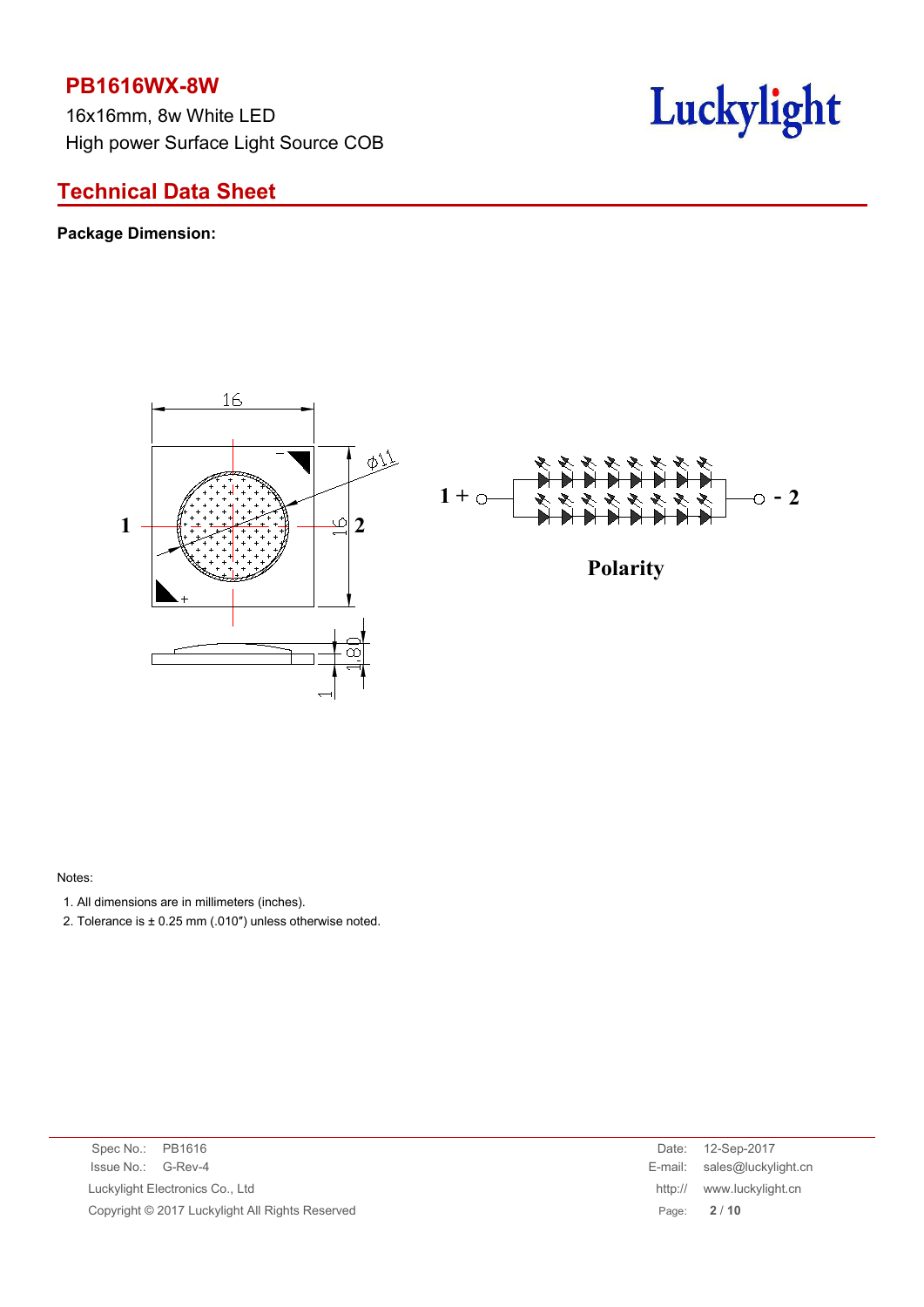16x16mm, 8w White LED High power Surface Light Source COB



# **Technical Data Sheet**

# **Absolute Maximum Ratings at Ta=25**℃

| <b>Parameters</b>                   | Symbol    | <b>Max</b>                           | <b>Unit</b>  |
|-------------------------------------|-----------|--------------------------------------|--------------|
| Power Dissipation                   | Pd        | 8                                    | W            |
| Peak Forward Current <sup>(a)</sup> | IFP       | 350                                  | mA           |
| DC Forward Current <sup>(b)</sup>   | IF        | 320                                  | mA           |
| Reverse Voltage                     | <b>VR</b> | 5                                    | v            |
| <b>LED Junction Temperature</b>     | Τj        | 120                                  | $^{\circ}$ C |
| <b>Operating Temperature Range</b>  | Topr      | -20 $^{\circ}$ C to +80 $^{\circ}$ C |              |
| Storage Temperature Range           | Tstg      | -30 $^{\circ}$ C to +85 $^{\circ}$ C |              |

## **Electrical Optical Characteristics at Ta=25**℃

| Symbol                                                                                                                                                                                                          | <b>Emitting</b><br>Color | Min.                                | Typ. | Max.  | <b>Unit</b> | <b>Test Condition</b> |
|-----------------------------------------------------------------------------------------------------------------------------------------------------------------------------------------------------------------|--------------------------|-------------------------------------|------|-------|-------------|-----------------------|
|                                                                                                                                                                                                                 | W <sub>2</sub>           | 850                                 | 950  | ---   |             |                       |
| $\Phi\mathsf{v}$                                                                                                                                                                                                | W <sub>5</sub>           | 850                                 | 900  | $---$ | Im          | $IF = 320mA$          |
|                                                                                                                                                                                                                 | W6                       | 800                                 | 850  | $---$ |             |                       |
| 201/2                                                                                                                                                                                                           |                          | ---                                 | 120  | $---$ | Deg         | $IF = 320mA$          |
|                                                                                                                                                                                                                 | W <sub>2</sub>           | $\hspace{0.05cm}---\hspace{0.05cm}$ | 0.32 | $---$ |             |                       |
| $\pmb{\times}$                                                                                                                                                                                                  | W <sub>5</sub>           | $\hspace{0.05cm} \dashrightarrow$   | 0.37 | ---   |             |                       |
| 0.43<br>W <sub>6</sub><br>---<br>---<br>IF=320mA<br>W <sub>2</sub><br>0.33<br>$---$<br>---<br>W <sub>5</sub><br>0.37<br>у<br>$\hspace{0.05cm}---\hspace{0.05cm}$<br>---<br>W <sub>6</sub><br>0.40<br>---<br>--- |                          |                                     |      |       |             |                       |
|                                                                                                                                                                                                                 |                          |                                     |      |       |             |                       |
|                                                                                                                                                                                                                 |                          |                                     |      |       |             |                       |
|                                                                                                                                                                                                                 |                          |                                     |      |       |             |                       |
|                                                                                                                                                                                                                 |                          |                                     |      |       |             |                       |

Spec No.: PB1616 Date: 12-Sep-2017

Copyright © 2017 Luckylight All Rights Reserved **Page:** 3 / 10

Issue No.: G-Rev-4 E-mail: sales@luckylight.cn Luckylight Electronics Co., Ltd http:// www.luckylight.cn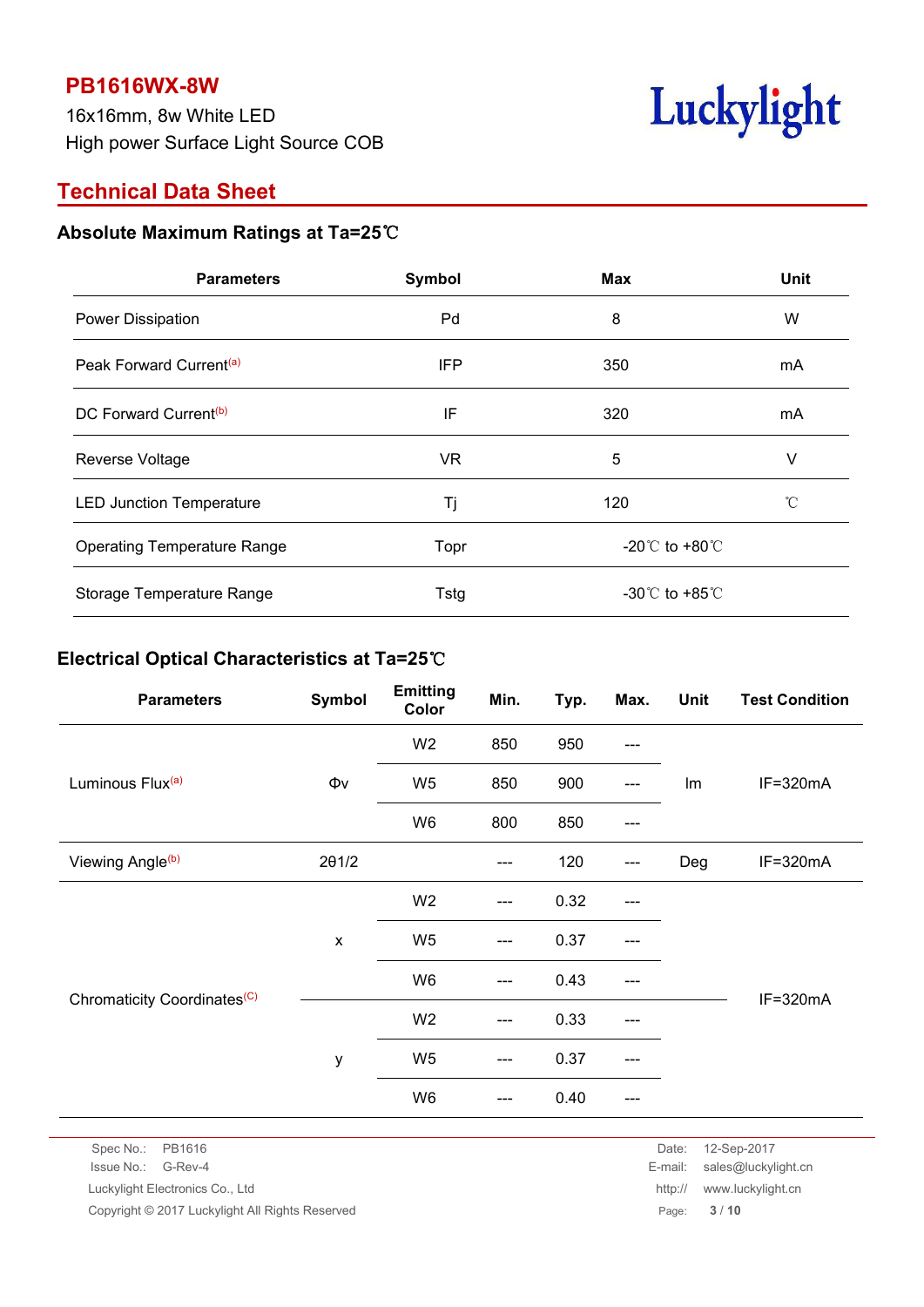16x16mm, 8w White LED High power Surface Light Source COB



# **Technical Data Sheet**

|                              |                                   | W <sub>2</sub>                                                                                                                                                                             | 5000 | 6500 | $---$ |    |              |
|------------------------------|-----------------------------------|--------------------------------------------------------------------------------------------------------------------------------------------------------------------------------------------|------|------|-------|----|--------------|
| <b>Color Temperature</b>     | <b>CCT</b>                        | W <sub>5</sub>                                                                                                                                                                             | 3800 | 4500 | 5500  | K  | IF=320mA     |
|                              |                                   | W6                                                                                                                                                                                         | 2600 | 3000 | 3800  |    |              |
| <b>Color Rendering Index</b> |                                   | W <sub>2</sub>                                                                                                                                                                             | 80   |      |       |    | $IF = 320mA$ |
|                              | CRI                               | W <sub>5</sub>                                                                                                                                                                             | 80   |      |       | Ra |              |
|                              |                                   | W6                                                                                                                                                                                         | 80   |      |       |    |              |
|                              |                                   | W <sub>2</sub>                                                                                                                                                                             | 24   | 26   | 28    |    |              |
| Forward Voltage              | VF                                | 26<br>W <sub>5</sub><br>24<br>28<br>$\vee$<br>IF=320mA<br>26<br>W <sub>6</sub><br>24<br>28<br>10<br>W <sub>2</sub><br>$10$<br>W <sub>5</sub><br>$V_R = 5V$<br>μA<br>---<br>---<br>W6<br>10 |      |      |       |    |              |
|                              |                                   |                                                                                                                                                                                            |      |      |       |    |              |
|                              |                                   |                                                                                                                                                                                            |      |      |       |    |              |
| <b>Reverse Current</b>       | $\ensuremath{\mathsf{IR}}\xspace$ |                                                                                                                                                                                            |      |      |       |    |              |
|                              |                                   |                                                                                                                                                                                            |      |      |       |    |              |

Notes:

a. ALuminous intensity is measured with a light sensor and filter combination that approximates the CIE eye-response curve.

b. 201/2 is the o -axis angle where the luminous intensity is 1/2 the peak intensity

c. The dominant wavelength (λd) is derived from the CIE chromaticity diagram and represents the single wavelength which defines the color of the device.

| Spec No.: PB1616                                | Date:   | 12-Sep-2017                 |
|-------------------------------------------------|---------|-----------------------------|
| Issue No.: G-Rev-4                              |         | E-mail: sales@luckylight.cn |
| Luckylight Electronics Co., Ltd                 | http:// | www.luckylight.cn           |
| Copyright © 2017 Luckylight All Rights Reserved |         | Page: 4/10                  |
|                                                 |         |                             |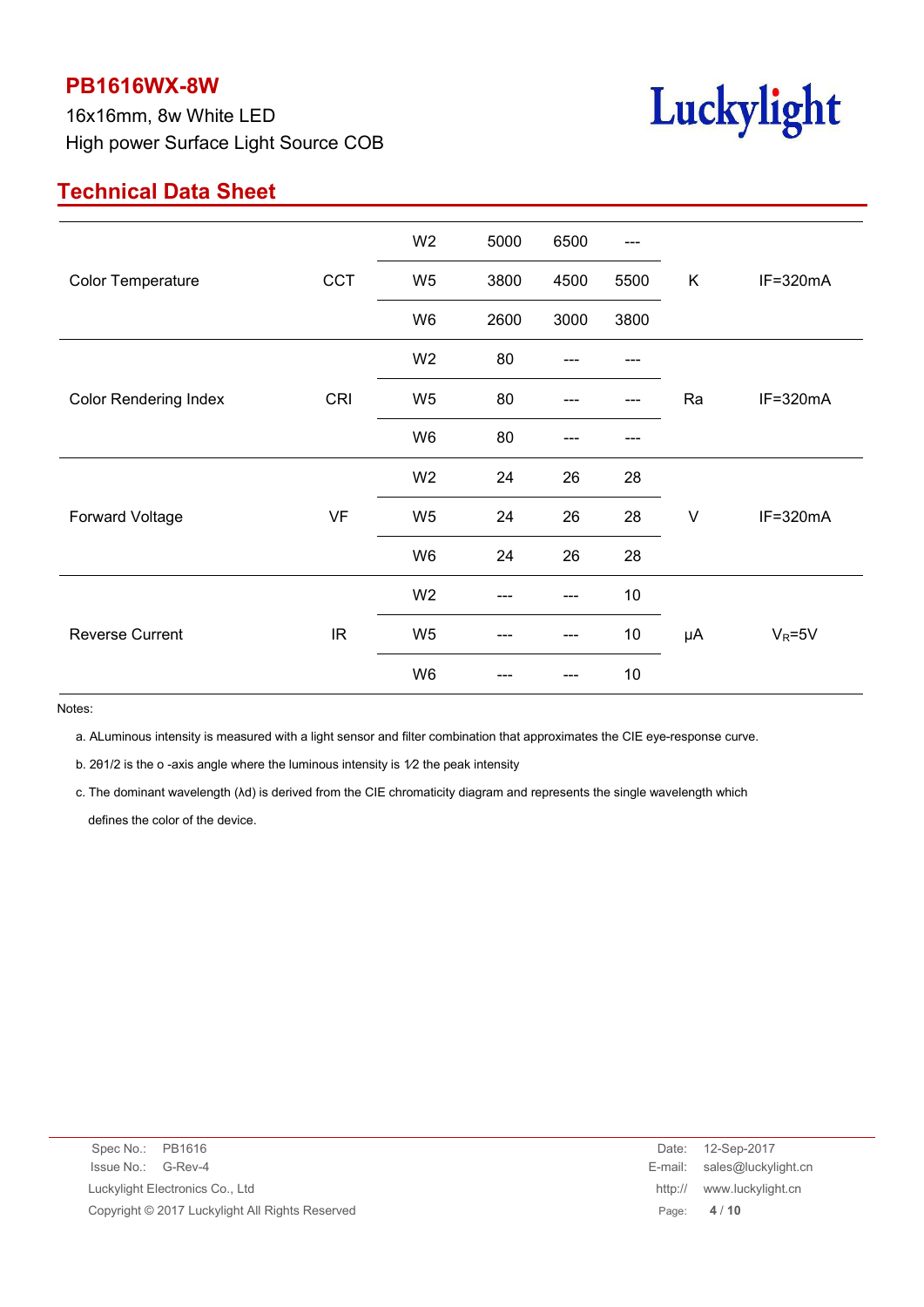16x16mm, 8w White LED High power Surface Light Source COB

# Luckylight

# **Technical Data Sheet**

### **Typical Electrical / Optical Characteristics Curves (25**℃ **Ambient Temperature Unless Otherwise Noted)**



Spec No.: PB1616 Date: 12-Sep-2017 Issue No.: G-Rev-4 E-mail: sales@luckylight.cn Luckylight Electronics Co., Ltd Copyright © 2017 Luckylight All Rights Reserved

| Date:   | 12-Sep-2017         |
|---------|---------------------|
| E-mail: | sales@luckylight.cn |
| http:// | www.luckylight.cn   |
| Page:   | 5/10                |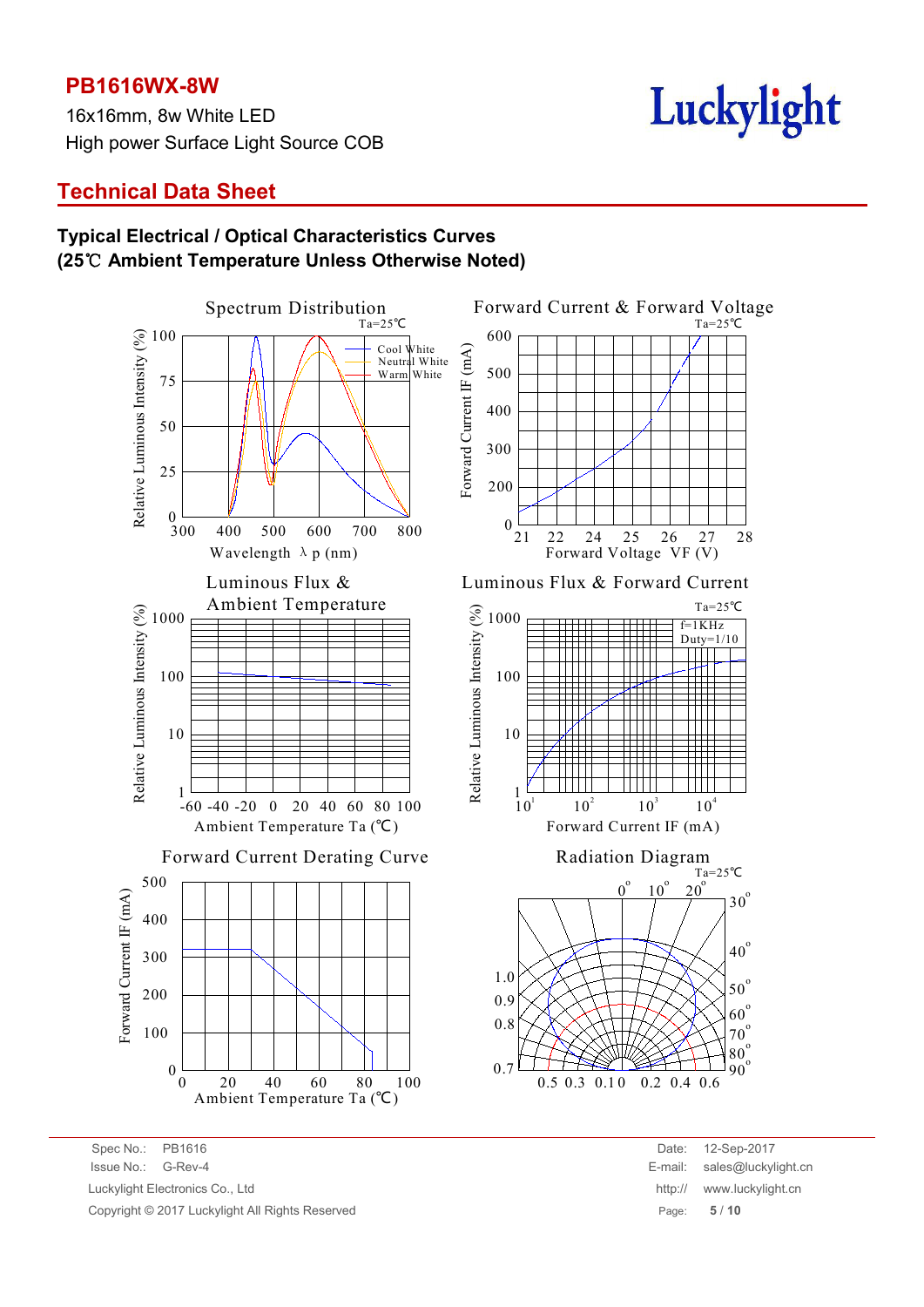16x16mm, 8w White LED High power Surface Light Source COB



# **Technical Data Sheet**

#### **CIE 1931 Chromaticity Diagram:**



#### **Chromaticity Coordinates Specifications for Bin Rank:**

| Group/<br>CCT (Typ.) | $\mathsf{X}$ | Y      | Group/<br>CCT (Typ.) | $\mathsf X$ | Y      | Group/<br>CCT (Typ.) | $\mathsf X$ | Y      | Group/<br>CCT (Typ.) | $\mathsf X$ | Y      |
|----------------------|--------------|--------|----------------------|-------------|--------|----------------------|-------------|--------|----------------------|-------------|--------|
|                      | 0.4436       | 0.3991 |                      | 0.4293      | 0.3942 |                      | 0.4293      | 0.3942 |                      | 0.4164      | 0.3890 |
| M1                   | 0.4576       | 0.4028 | N <sub>1</sub>       | 0.4436      | 0.3991 | <b>P1</b>            | 0.4221      | 0.3789 | Q <sub>1</sub>       | 0.4021      | 0.3821 |
| 2,700K               | 0.4489       | 0.3875 | 2,900K               | 0.4355      | 0.3837 | 3,150K               | 0.4100      | 0.3738 | 3,300K               | 0.4100      | 0.3738 |
|                      | 0.4355       | 0.3837 |                      | 0.4221      | 0.3789 |                      | 0.4164      | 0.3890 |                      | 0.3965      | 0.3672 |
|                      | 0.4525       | 0.4162 |                      | 0.4375      | 0.4116 |                      | 0.4239      | 0.4064 |                      | 0.4085      | 0.3995 |
| M <sub>2</sub>       | 0.4671       | 0.4196 | N <sub>2</sub>       | 0.4293      | 0.3942 | <b>P2</b>            | 0.4375      | 0.4116 | Q2                   | 0.4239      | 0.4064 |
| 2,700K               | 0.4576       | 0.4028 | 2,900K               | 0.4436      | 0.3991 | 3,150K               | 0.4293      | 0.3942 | 3,300K               | 0.4164      | 0.3890 |
|                      | 0.4436       | 0.3991 |                      | 0.4525      | 0.4162 |                      | 0.4164      | 0.3890 |                      | 0.4021      | 0.3821 |
|                      | 0.4614       | 0.4333 |                      | 0.4614      | 0.4333 |                      | 0.4311      | 0.4233 |                      | 0.4085      | 0.3995 |
| M <sub>3</sub>       | 0.4767       | 0.4366 | N <sub>3</sub>       | 0.4525      | 0.4162 | P <sub>3</sub>       | 0.4456      | 0.4286 | Q <sub>3</sub>       | 0.4147      | 0.4161 |
| 2,700K               | 0.4671       | 0.4196 | 2,900K               | 0.4375      | 0.4116 | 3,150K               | 0.4375      | 0.4116 | 3,300K               | 0.4311      | 0.4233 |
|                      | 0.4525       | 0.4162 |                      | 0.4456      | 0.4286 |                      | 0.4239      | 0.4064 |                      | 0.4239      | 0.4064 |
|                      | 0.4705       | 0.4508 |                      | 0.4538      | 0.4459 |                      | 0.4384      | 0.4404 |                      | 0.4384      | 0.4404 |
| M <sub>4</sub>       | 0.4866       | 0.4541 | N <sub>4</sub>       | 0.4705      | 0.4508 | <b>P4</b>            | 0.4538      | 0.4459 | Q <sub>4</sub>       | 0.4311      | 0.4233 |
| 2,700K               | 0.4767       | 0.4366 | 2,900K               | 0.4614      | 0.4333 | 3,150K               | 0.4456      | 0.4286 | 3,300K               | 0.4147      | 0.4161 |
|                      | 0.4614       | 0.4333 |                      | 0.4456      | 0.4286 |                      | 0.4311      | 0.4233 |                      | 0.4209      | 0.4326 |

| Spec No.: | PB1616 |  |  |
|-----------|--------|--|--|
|           |        |  |  |

Copyright © 2017 Luckylight All Rights Reserved Page: **6** / **10**

Spec No.: PB1616 Date: 12-Sep-2017 Issue No.: G-Rev-4 E-mail: sales@luckylight.cn Luckylight Electronics Co., Ltd http:// www.luckylight.cn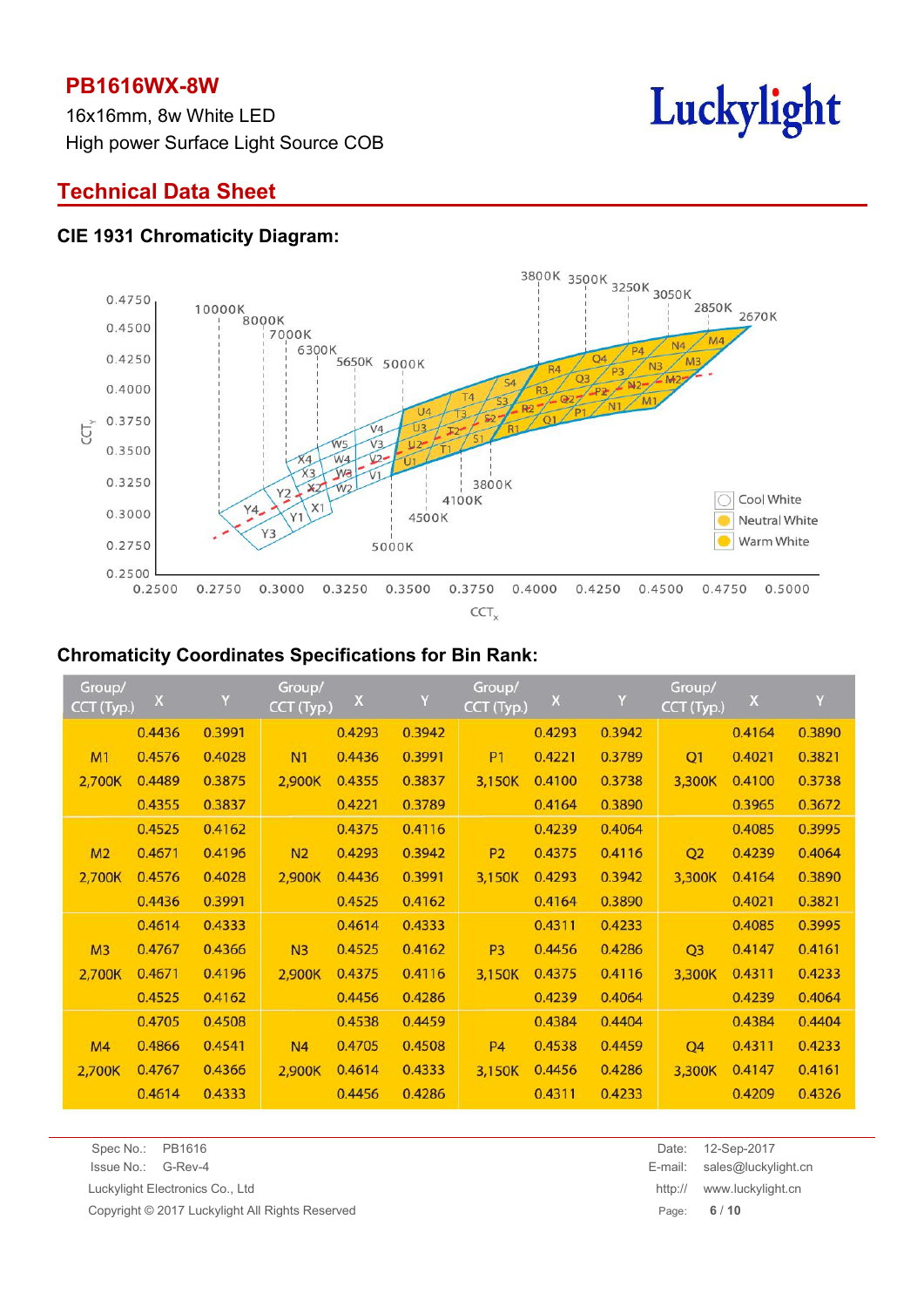16x16mm, 8w White LED High power Surface Light Source COB



# **Technical Data Sheet**

| Group/<br>CCT (Typ.) | $\mathsf X$ | Y      | Group/<br>CCT (Typ.) | $\mathsf X$ | Y      | Group/<br>CCT (Typ.) | $\mathsf X$ | Y      | Group/<br>CCT (Typ.) | X      | Y      |
|----------------------|-------------|--------|----------------------|-------------|--------|----------------------|-------------|--------|----------------------|--------|--------|
|                      | 0.3870      | 0.3739 |                      | 0.3594      | 0.3556 |                      | 0.3292      | 0.3313 |                      | 0.3075 | 0.3107 |
| R1                   | 0.4021      | 0.3821 | T1                   | 0.3570      | 0.3425 | V <sub>1</sub>       | 0.3444      | 0.3442 | X1                   | 0.3174 | 0.3204 |
| 3,650K               | 0.3965      | 0.3672 | 4,300K               | 0.3705      | 0.3519 | 5,300K               | 0.3433      | 0.3320 | 6,650K               | 0.3196 | 0.3013 |
|                      | 0.3826      | 0.3595 |                      | 0.3740      | 0.3658 |                      | 0.3293      | 0.3200 |                      | 0.3111 | 0.2931 |
|                      | 0.3923      | 0.3909 |                      | 0.3622      | 0.3716 |                      | 0.3292      | 0.3313 |                      | 0.3075 | 0.3107 |
| R2                   | 0.3870      | 0.3739 | T <sub>2</sub>       | 0.3782      | 0.3824 | V <sub>2</sub>       | 0.3290      | 0.3450 | X <sub>2</sub>       | 0.3051 | 0.3223 |
| 3,650K               | 0.4021      | 0.3821 | 4,300K               | 0.3740      | 0.3658 | 5,300K               | 0.3457      | 0.3591 | 6,650K               | 0.3160 | 0.3332 |
|                      | 0.40859     | 0.3995 |                      | 0.3594      | 0.3556 |                      | 0.3444      | 0.3442 |                      | 0.3174 | 0.3204 |
|                      | 0.40859     | 0.3995 |                      | 0.3642      | 0.3828 |                      | 0.3290      | 0.3450 |                      | 0.3051 | 0.3223 |
| R <sub>3</sub>       | 0.39237     | 0.3909 | T <sub>3</sub>       | 0.3811      | 0.3937 | V <sub>3</sub>       | 0.3288      | 0.3569 | X <sub>3</sub>       | 0.3030 | 0.3327 |
| 3,650K               | 0.39628     | 0.4035 | 4,300K               | 0.3782      | 0.3824 | 5,300K               | 0.3469      | 0.3717 | 6,650K               | 0.3147 | 0.3444 |
|                      | 0.41478     | 0.4161 |                      | 0.3622      | 0.3716 |                      | 0.3457      | 0.3591 |                      | 0.3160 | 0.3332 |
|                      | 0.40227     | 0.4227 |                      | 0.3672      | 0.4002 |                      | 0.3288      | 0.3569 |                      | 0.3030 | 0.3327 |
| <b>R4</b>            | 0.42094     | 0.4326 | T <sub>4</sub>       | 0.3859      | 0.4129 | V4                   | 0.3286      | 0.3689 | X4                   | 0.3010 | 0.3422 |
| 3,650K               | 0.41478     | 0.4161 | 4,300K               | 0.3811      | 0.3937 | 5,300K               | 0.3481      | 0.3856 | 6,650K               | 0.3136 | 0.3549 |
|                      | 0.39628     | 0.4035 |                      | 0.3642      | 0.3828 |                      | 0.3469      | 0.3717 |                      | 0.3147 | 0.3444 |
|                      |             |        |                      |             |        |                      |             |        |                      |        |        |
|                      | 0.3470      | 0.3658 |                      | 0.3444      | 0.3442 |                      | 0.3292      | 0.3313 |                      | 0.3040 | 0.2850 |
| S <sub>1</sub>       | 0.3870      | 0.3738 | U1                   | 0.3433      | 0.3320 | W <sub>2</sub>       | 0.3293      | 0.3202 | Y1                   | 0.2990 | 0.3010 |
| 3,900K               | 0.3825      | 0.3595 | 4,750K               | 0.3570      | 0.3425 | 6,000K               | 0.3186      | 0.3102 | 7,500K               | 0.3075 | 0.3107 |
|                      | 0.3705      | 0.3519 |                      | 0.3594      | 0.3556 |                      | 0.3174      | 0.3204 |                      | 0.3111 | 0.2931 |
|                      | 0.3782      | 0.3824 |                      | 0.3622      | 0.3716 |                      | 0.3290      | 0.3450 |                      | 0.2990 | 0.3010 |
| S <sub>2</sub>       | 0.3923      | 0.3909 | U <sub>2</sub>       | 0.3594      | 0.3556 | W <sub>3</sub>       | 0.3292      | 0.3313 | Y2                   | 0.2920 | 0.3210 |
| 3,900K               | 0.3870      | 0.3738 | 4,750K               | 0.3444      | 0.3442 | 6,000K               | 0.3174      | 0.3204 | 7,500K               | 0.3030 | 0.3327 |
|                      | 0.3740      | 0.3658 |                      | 0.3457      | 0.3591 |                      | 0.3160      | 0.3332 |                      | 0.3075 | 0.3107 |
|                      | 0.3782      | 0.3824 |                      | 0.3642      | 0.3828 |                      | 0.3290      | 0.3450 |                      | 0.3040 | 0.2850 |
| S <sub>3</sub>       | 0.3811      | 0.3937 | U <sub>3</sub>       | 0.3622      | 0.3716 | W4                   | 0.3160      | 0.3332 | Y3                   | 0.2899 | 0.2703 |
| 3,900K               | 0.3962      | 0.4035 | 4,750K               | 0.3457      | 0.3591 | 6,000K               | 0.3147      | 0.3444 | 9,000K               | 0.2829 | 0.2837 |
|                      | 0.3923      | 0.3909 |                      | 0.3469      | 0.3717 |                      | 0.3288      | 0.3569 |                      | 0.2990 | 0.3010 |
|                      | 0.3859      | 0.4129 |                      | 0.3642      | 0.3828 |                      | 0.3147      | 0.3444 |                      | 0.2920 | 0.3210 |
| <b>S4</b>            | 0.4022      | 0.4227 | U <sub>4</sub>       | 0.3672      | 0.4002 | W <sub>5</sub>       | 0.3136      | 0.3549 | Y4                   | 0.2742 | 0.3006 |
| 3,900K               | 0.3962      | 0.4035 | 4,750K               | 0.3481      | 0.3856 | 6,000K               | 0.3186      | 0.3689 | 9,000K               | 0.2829 | 0.2837 |
|                      | 0.3811      | 0.3937 |                      | 0.3469      | 0.3717 |                      | 0.3288      | 0.3569 |                      | 0.2990 | 0.3010 |

#### Notes:

1. Color coordinates measurement allowance is  $\pm$  0.15.

2. One delivery will include up to two consecutive color ranks and three luminous intensity ranks of the products the quantity-ratio of the ranks

is decided by *Luckylight*.

Issue No.: G-Rev-4 E-mail: sales@luckylight.cn Luckylight Electronics Co., Ltd http:// www.luckylight.cn Copyright © 2017 Luckylight All Rights Reserved **Page: 7** / 10

Spec No.: PB1616 Date: 12-Sep-2017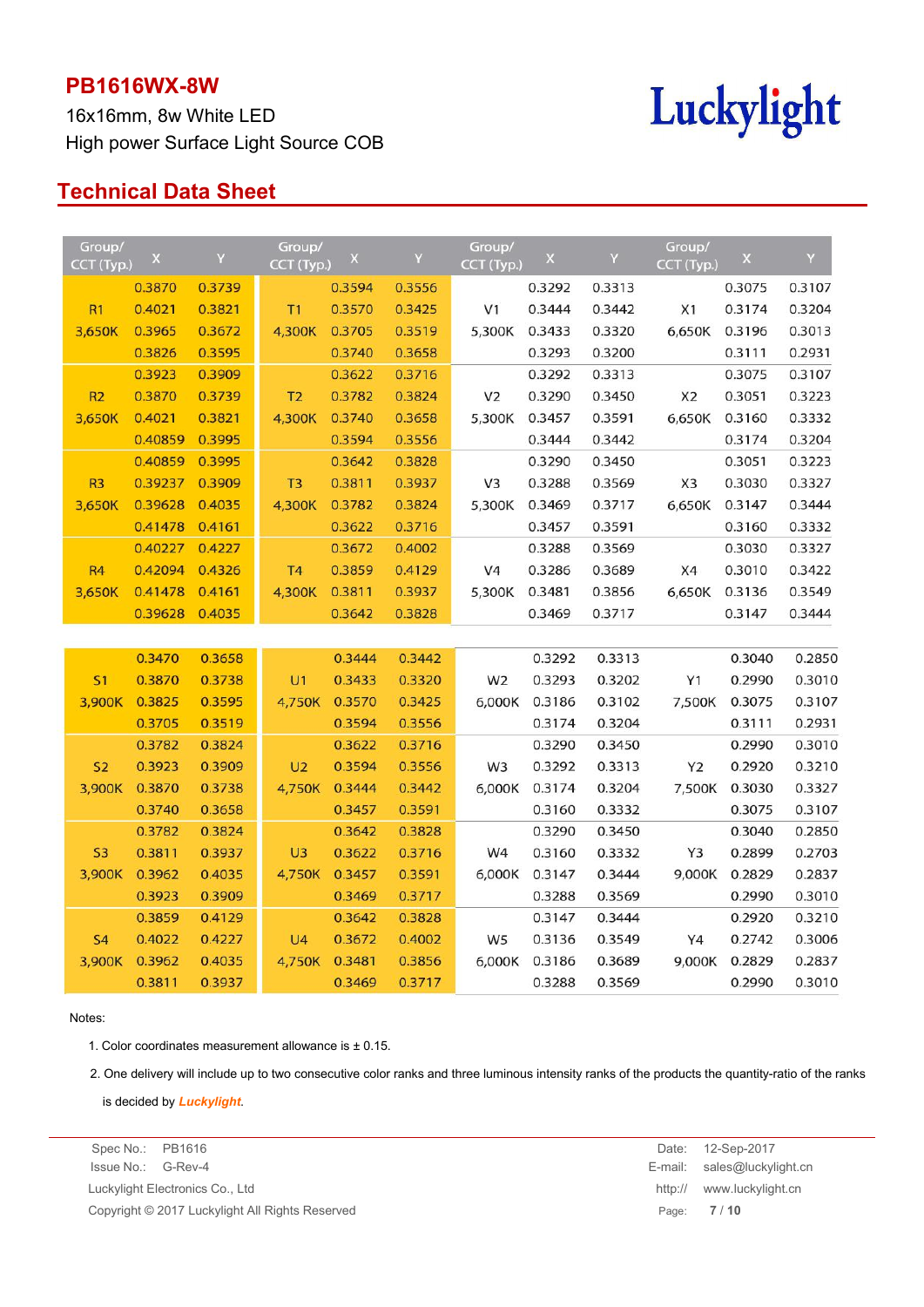16x16mm, 8w White LED High power Surface Light Source COB

# Luckylight

# **Technical Data Sheet**

# **CAUTIONS**

## Please read the following notes before using the product:

The LED's are devices which are materialized by combining blue LED's and special phosphors. Consequently the color of the LED's is changed a little by an operating current. Care should be taken after due consideration when using LED's.

#### **(1) Moisture Proof Package:**

When moisture is absorbed into package it may vaporize and expand during soldering. There is a possibility that this can cause exfoliation of the contacts and damage to the optical characteristics of the LED's. For this reason, the moisture proof package is used to keep moisture to a minimum in the package.

#### **(2) Storage Conditions**

Before opening the package:

The LED's should be kept at 30°C or less and 60%RH or less. The LED's should be used with in a year. When storing the LED's. Moisture proof packaging with absorbent material (silica gel) is recommended. After opening the package:

The LED's should be kept at 30°C or less and 50%RH or less. The LED's should be soldered within 168 hours (7days) after opening the package. If unused LED's remain, they should be stored in moisture proof packages, such as sealed containers with packages of moisture absorbent material (silica gel). It is also recommended to return the LED's to the original moisture proof bag and to reseal the moisture proof bag again. If the moisture absorbent material (silica gel) has faded away or the LED's have exceeded the storage time, baking treatment should be performed using the following conditions. Baking treatment: more than 48 hours at 65±5°C LEDGUHON LED electrode and lead free are comprised of a silver plated copper alloy .The silver surface may be affected by environments which contain corrosive gases and so on. Please Avoid conditions which may cause the LED to corrode, tarnish or discolor. This corrosion or discoloration might lower solderability or might affect on optical characteristics. Please avoid rapid transitions in ambient temperature, especially in high humidity environments where condensation can occur.

#### **(3) Heat Generation**

Thermal design of the end product is of paramount importance. Please consider the heat generation of the LED when making the system design. The coefficient of temperature increase per input electric power is affected by the thermal resistance of the circuit board and density of LED placement on the board, as well as other components. It is necessary to avoid intense heat generation and operate within the maximum ratings given in this specification. The operating current should be decided after considering the ambient maximum temperature

of LED's.

Spec No.: PB1616 Date: 12-Sep-2017 Issue No.: G-Rev-4 E-mail: sales@luckylight.cn Luckylight Electronics Co., Ltd http:// www.luckylight.cn Copyright © 2017 Luckylight All Rights Reserved Page: **8** / **10**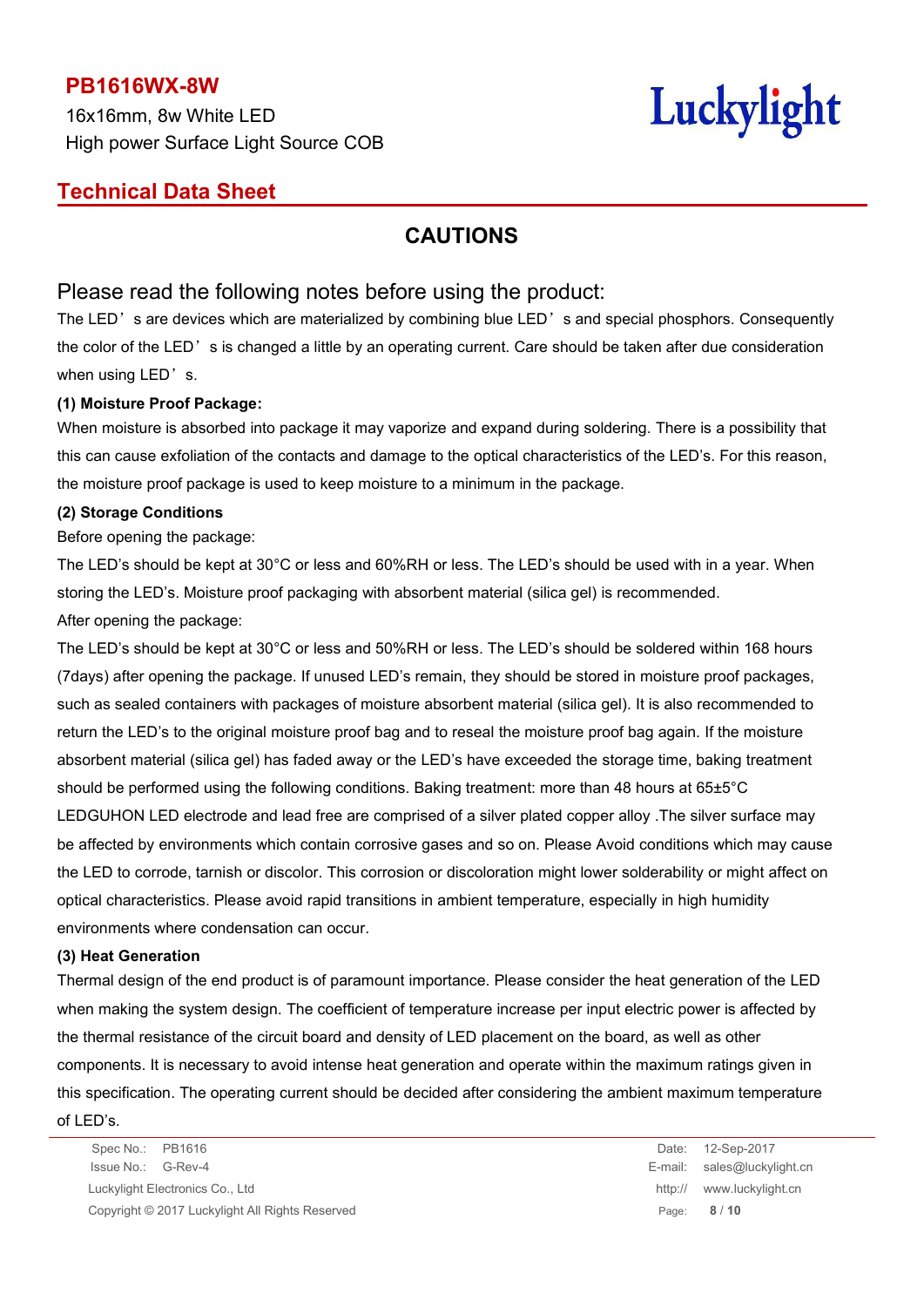16x16mm, 8w White LED High power Surface Light Source COB

# Luckylight

# **Technical Data Sheet**

#### **(4) Cleaning**

It is recommended that isopropyl alcohol be used as a solvent for cleaning the LED 's. when using other solvents, it should be confirmed beforehand whether the solvents will dissolve the package and the resin or not. Freon solvents should not be used to clean the LED's because of worldwide regulations. Do not clean the LED's by the ultrasonic. When it is absolutely necessary, the influence of ultrasonic cleaning on the LED's depends on factors such as ultrasonic power and the assembled condition. Before cleaning, a pre-test should be done to confirm whether any damage to the LED's will occur °C

#### **(5) Static Electricity**

Static electricity or surge voltage damages the LED's. It is recommended that a wrist band or an anti-electrostatic glove be used when handling the LED's. All devices, equipment and machinery must be properly grounded. It is recommended that measures be taken against surge voltage to the equipment that mounts the LED's. When inspecting the final products in which LED's were assembled, it is recommended to check. Whether the assembled LED's are damaged by static electricity or not, it is easy to find static-damaged LED's by a light –on test or a VF test at a lower current (below 1mA is recommended). Damaged LED's will show some unusual characteristics such as the leak current remarkably increases, the forward voltage becomes lower, or the LED's do not light at the low current. Criteria (Vf>2.0V at If=0.5mA)

#### **(6) Others**

Care must be taken to ensure that the reverse voltage will not exceed the absolute maximum rating when using the LED's with matrix drive. The LED light output is strong enough to injure human eyes. Precautions must be taken to prevent looking directly at the LED's with unaided eyes for more than a few seconds. Flashing lights have been known to cause discomfort in people, you can prevent this by taking precautions during use. Also, people should be cautions when using equipment that has had LED's incorporated into it. The LED's described in this brochure are intended to be used for ordinary electronic equipment (such as office equipment , communications equipment, measurement instruments and household appliances) Consult LEDGUHON's sales staff in advance for information on the applications in which exceptional quality and reliability are required, particularly when the failure or malfunction of the LED's may directly jeopardize life or health (such as for airplanes, aerospace, submersible repeaters, nuclear reactor control systems, automobile, traffic control equipment, life support systems and safety devices). User shall not reverse engineer by disassembling or analysis of the LED's without having prior written consent from LEDGUHON when defective LED's are found, the User shall inform LEDGUHONG directly before disassembling or analysis. The formal specifications must be exchanged and signed by both parties before large volume purchase begins. The appearance and specifications of the product may be modified for improvement without notice